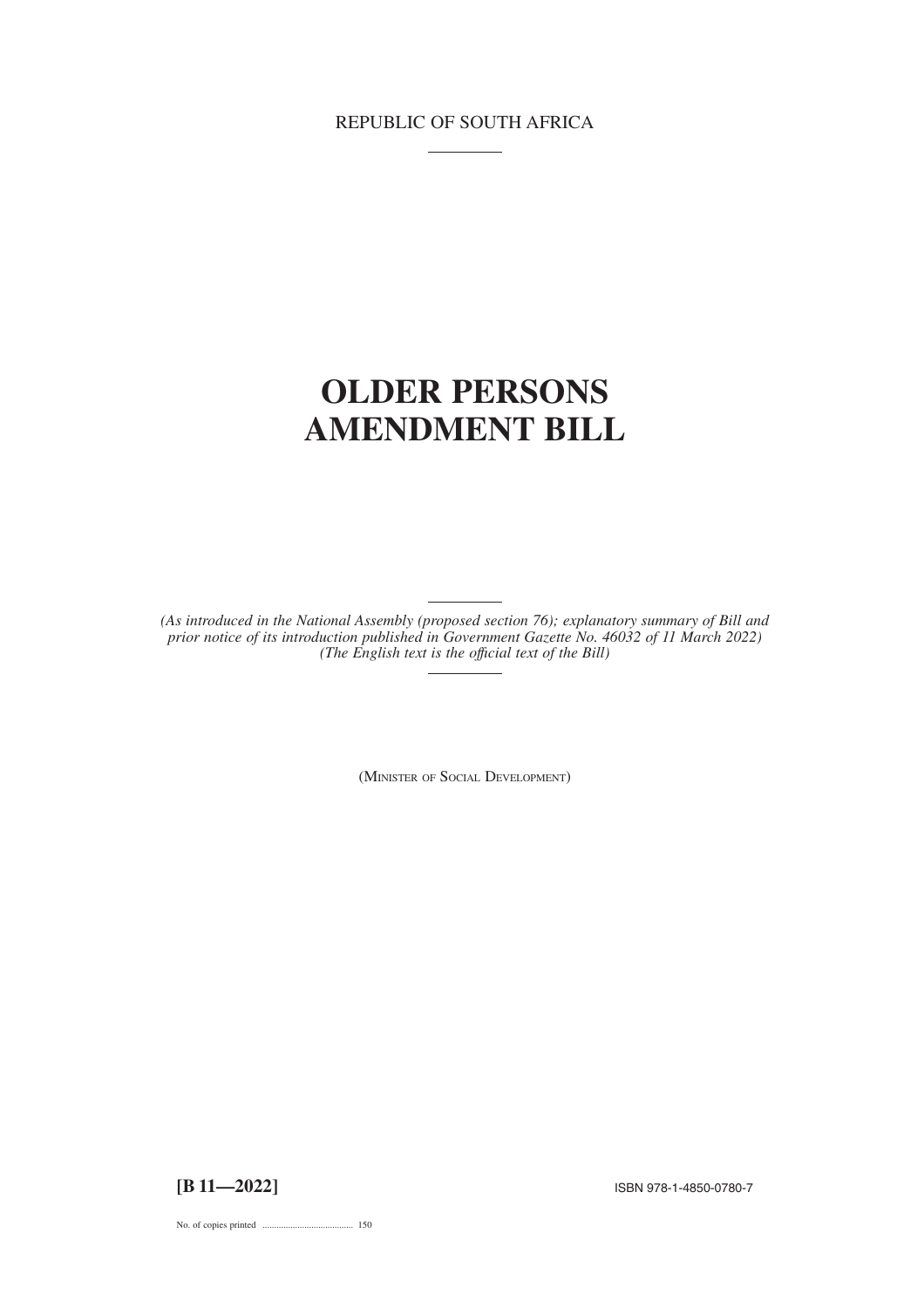#### **GENERAL EXPLANATORY NOTE:**

|  | Words in bold type in square brackets indicate omissions from<br>existing enactments. |
|--|---------------------------------------------------------------------------------------|
|  | Words underlined with a solid line indicate insertions in<br>existing enactments.     |

# **BILL**

**To amend the Older Persons Act, 2006, so as to insert new definitions; to insert new provisions relating to the monitoring and evaluation of all services to older persons and for the removal of older persons to a temporary safe care without a court order; to tighten up the existing implementation and compliance measures; to effect some textual amendments for greater clarity; and to provide for matters connected therewith.**

**BE IT ENACTED** by the Parliament of the Republic of South Africa, as follows:-

## **Amendment of section 1 of Act 13 of 2006**

**1.** Section 1 of the Older Persons Act, 2006 (Act No. 13 of 2006) (hereinafter referred to as the principal Act), is hereby amended—

*(a)* by the insertion after the definition of ''abuse'' of the following definition: ''**'assisted living facility'** means a residential facility used for the provision of safe and accessible accommodation with access to care and support services to older persons who are partially independent, with or without assistive devices, and who need some form of supervision and 10 assistance with their activities of daily living;'';

5

- *(b)* by the substitution for the definition of ''care'' of the following definition: ''**'care'** means physical, psychological, social, spiritual, nursing, firstaid or material assistance to an older person, and includes services aimed at promoting **[the]** and maintaining the comfort, quality of life and 15 general well-being of an older person;'';
- *(c)* by the substitution for the definition of ''caregiver'' of the following definition:

''**'caregiver'** means any person who provides care and support services, whether at a community-based care facility, residential facility or similar facility and who has been accredited with a National Qualifications Framework training qualification, appropriate for the care of older persons;''; 20

*(d)* by the substitution for the definition of ''Director-General'' of the following definition: 25

''**'Director-General'** means the Director-General of the Department of Social Development;'';

*(e)* by the insertion after the definition of ''Director-General'' of the following definition:

> "**'frail care facility'** means a residential facility that is used primarily 30 for the care of frail older persons in need of 24-hour care services;'';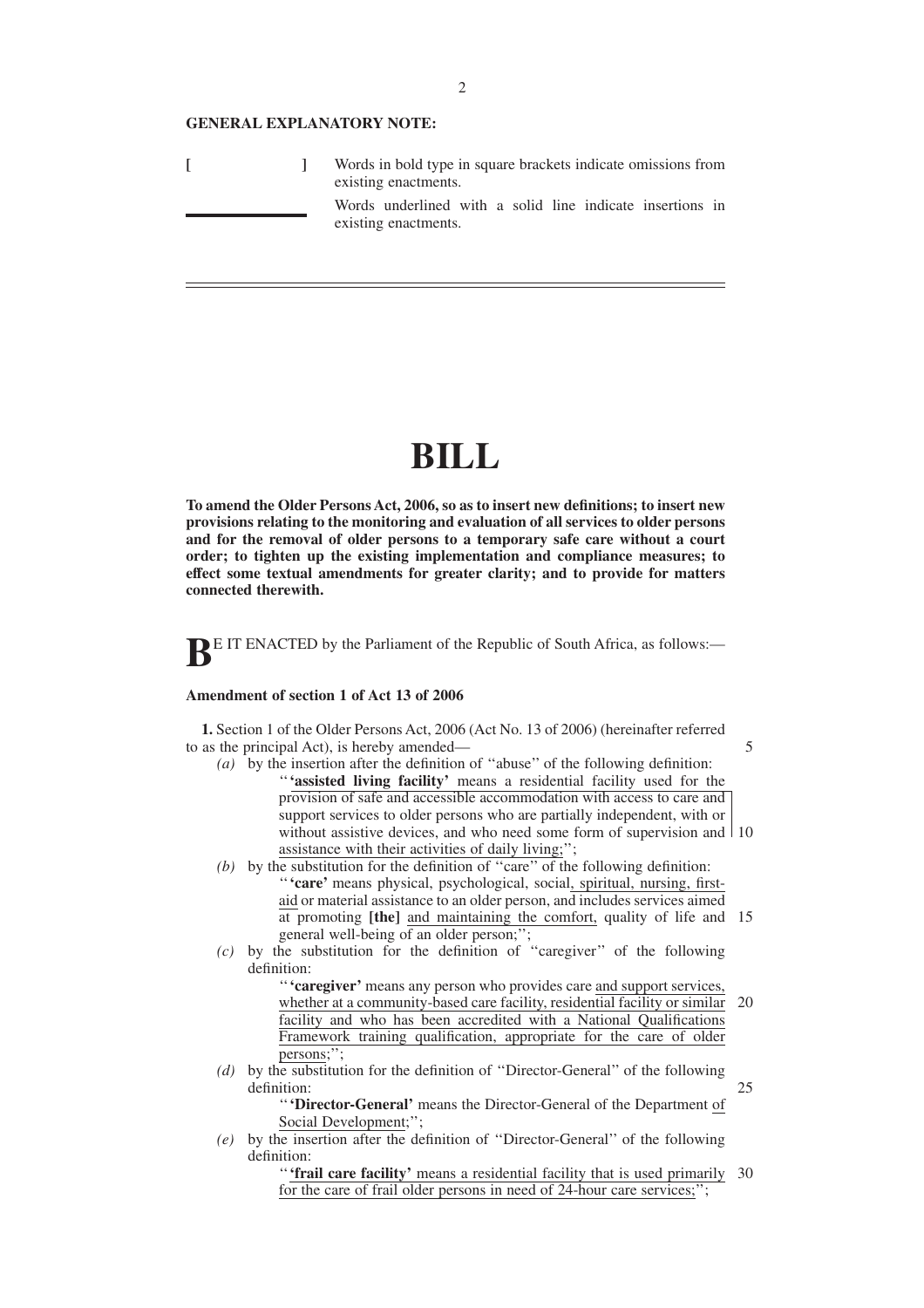*(f)* by the insertion of the following definitions after the definition of ''homebased care'':

> ''**'independent living facility'** means a residential facility used for the provisioning of safe and accessible accommodation to active older persons, who are fully independent with or without assistive devices and who do not need assistance with their activities of daily living; **'inter-departmental structure'** means a structure consisting of the Departments of Social Development, Health, Basic Education, Human Settlements, Water and Sanitation, Sport and Recreation, Arts and Culture, Cooperative Governance and Traditional Affairs, Justice and Correctional Services and South African Police Services at national level and, where applicable, provincial and local levels of government, and may include any stakeholder;''; 5 10

- *(g)* by the substitution for the definition of ''manager'' of the following definition: "**'manager'** means the person responsible for the day-to-day manage- 15 ment of a residential facility or similar facility, institution or programme for the rendering of services to older persons;'';
- *(h)* by the substitution for the definition of ''older person'' of the following definition:

''**'older person'** means a person who **[, in the case of a male, is 65 years** 20 **of age or older and, in the case of a female, is 60 years of age or older]** is 60 years of age or older;'';

- *(i)* by the substitution for the definition of ''person'' of the following definition: ''**'person'** includes a trust and for the purposes of the registration and operation of community-based care and support services, home-based 25 care and residential facilities, means a juristic person or a trust only;'';
- *(j)* by the insertion after the definition of ''prescribed'' of the following definition:

''**'private residential facility'**means a residential facility established or registered in terms of the Housing Development Schemes for Retired 30 Persons Act, 1988 (Act No. 65 of 1988);";

*(k)* by the substitution for the definition of ''rehabilitation'' of the following definition:

> ''**'rehabilitation'** means a process by which an older person is enabled to reach and maintain his or her optimal physical, sensory, intellectual, psychiatric, spiritual or social functional levels, and includes measures to restore functions or compensate for the loss or absence of a function, but excludes medical care;''; 35

*(l)* by the substitution for the definition of ''residential facility'' of the following definition:

''**'residential facility'** means a building or other structure that is used primarily for **[the purposes of providing]** 24-hour care, accommodation and **[of providing a 24-hour service]** the provision of services to older persons in both public and private residential facilities, and includes assisted-living, independent-living, frail care and similar facilities;''; and

*(m)* by the insertion after the definition of ''social worker'' of the following definitions: 45

> ''**'stakeholder'** means a civil society organisation or a person in the public or private sector, that works with or has an interest in programmes or services rendered to older persons;''; **'temporary safe care'** means, in relation to older persons, a shelter or any other place where an older person is protected and safely accommodated, for a period not exceeding six months;''.

## **Amendment of section 2 of Act 13 of 2006**

**2.** Section 2 of the principal Act is hereby amended—

55

50

40

- *(a)* by the substitution for paragraph *(b)* of the following paragraph:
	- ''*(b)* recognise, maintain and protect the rights of older persons in terms of any laws and policies on vulnerability, ageing, disability, families and other applicable legislation;''; and
- *(b)* by the substitution for paragraph *(e)* of the following paragraph: ''*(e)* prevent and combat the abuse of older persons.''.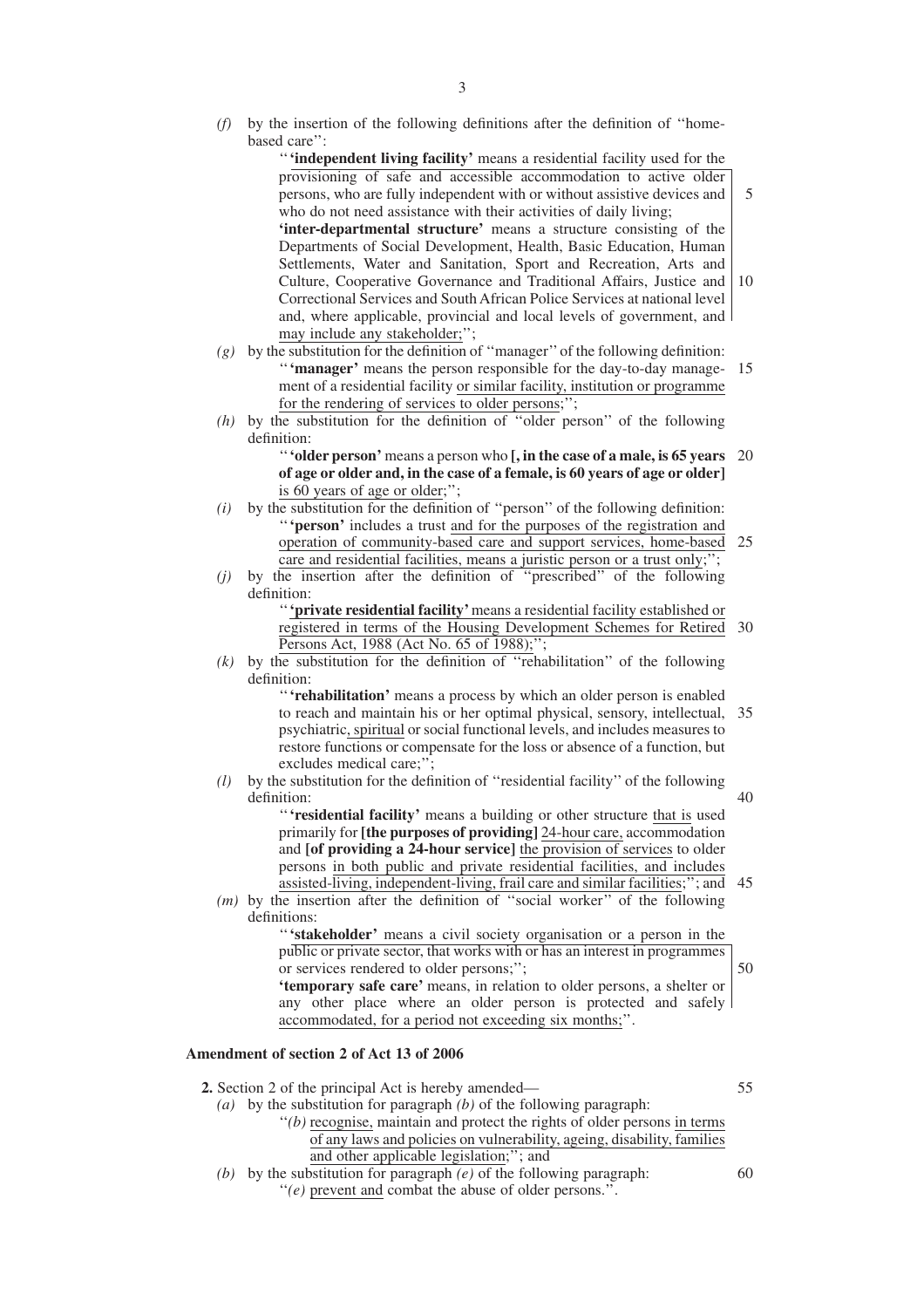#### **Amendment of section 3 of Act 13 of 2006**

- **3.** Section 3 of the principal Act is hereby amended—
	- *(a)* by the substitution for subsection (1) of the following subsection:

''(1) Subject to this Act allocating roles and responsibilities, the Act must be implemented by all organs of state and any other stakeholders rendering services **[to older persons in the national, provincial and, where applicable, local sphere of government]** in an integrated, co-ordinated and uniform manner.'';

*(b)* by the substitution for subsection (2) of the following subsection:

"(2) Recognising that competing social and economic needs exist, 10 such organs of state and stakeholders must take reasonable measures to the maximum extent of their available resources to achieve the realisation of the objects of this Act.'';

*(c)* by the substitution for subsection (3) of the following subsection:

"(3) To achieve the implementation of this Act in the manner 15 contemplated in subsections (1) and (2), all organs of state and stakeholders must co-operate in the development of a uniform approach aimed at co-ordinating and integrating the services delivered to older persons.''; and

 $(d)$  by the addition of the following subsections after subsection (3):

20

5

''(4) There must be an inter-departmental structure to integrate, co-ordinate and monitor the effective implementation of this Act, as prescribed.

(5) The Office of the Premier in each province must, together with the provincial department of social development, facilitate and support the co-ordination and integration of provincial plans and the implementation of this Act, as may be prescribed.''. 25

#### **Amendment of section 4 of Act 13 of 2006**

**4.** Section 4 of the principal Act is hereby amended by the substitution for subsection (2) of the following subsection:

''(2) All organs of state and all officials, employees and representatives of organs of state and stakeholders must respect, protect and promote the rights of older persons contained in this Act.''.

# **Amendment of section 5 of Act 13 of 2006**

**5.** Section 5 of the principal Act is hereby amended—

*(a)* by the substitution in subsection (1) for paragraph *(b)* of the following paragraph:

 $\cdot$ <sup>'</sup> $(b)$  all proceedings, actions and decisions by any organ of state and stakeholders in any matter concerning an older person or older persons in general.''; and 40

*(b)* by the addition after subsection (3) of the following subsection:

''(4) Anyone dealing with an older person must take all the measures necessary to eliminate harmful traditional practices, including witchcraft accusations, which may affect the welfare, health, life and dignity of that older person.''.

# **Insertion of sections 7A and 7B in Act 13 of 2006**

**6.** The following sections are hereby inserted in the principal Act after section 7:

#### ''**Responsibilities of older person**

**7A.** An older person may not be denied the right to—

- *(a)* mentor and pass on knowledge and experience to a younger person; 50
- *(b)* foster and facilitate inter-generational dialogue and solidarity within his or her family or community; and
- *(c)* play a role in mediation and conflict resolution.

35

45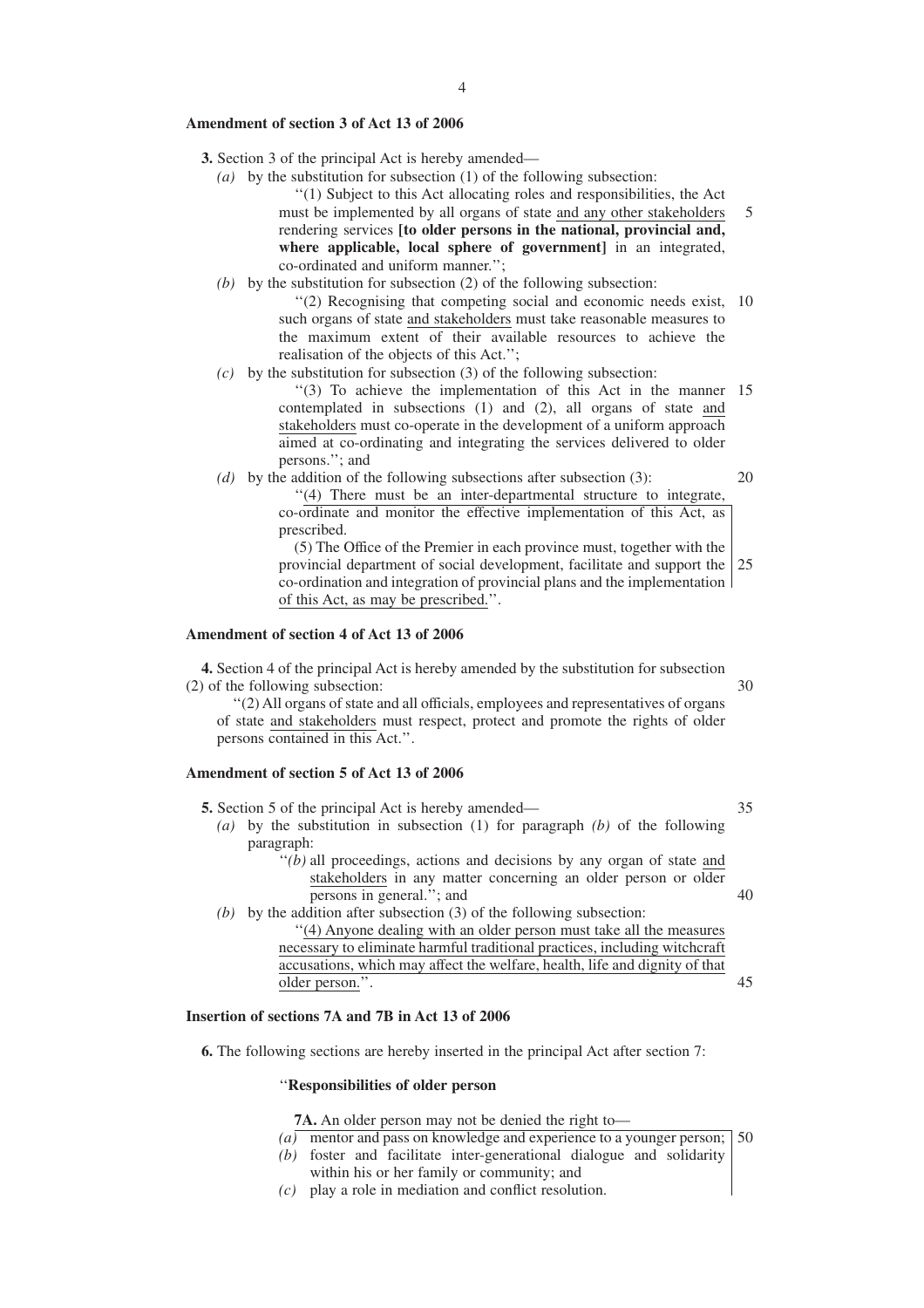## **Protection of rights to property, inheritance and physical abuse of older person**

**7B.** An older person has the right to protection against—

- *(a)* any form of violence, sexual abuse and discrimination based on gender;
- *(b)* abuse related to property and land rights; and
- *(c)* abuse related to the right to inheritance.''.

#### **Amendment of section 11 of Act 13 of 2006**

**7.** Section 11 of the principal Act is hereby amended by the substitution in subsection (2) for paragraph *(c)* of the following paragraph:

''*(c)* information, education and counselling services, including HIV and AIDS, care for orphans, Alzheimer's, non-communicable chronic diseases, dementia and basic emergency care;''.

# **Amendment of section 13 of Act 13 of 2006**

**8.** Section 13 of the principal Act is hereby amended—

15

10

5

- *(a)* by the insertion after subsection (1) of the following subsection: ''(1A) Only a juristic person or a trust may be registered to provide community-based care and support services to older persons.''.
- *(b)* by the substitution for subsection (2) of the following subsection:
- "(2) The Minister must prescribe conditions for the registration of 20 community-based care and support services, including application for registration, approval of registration, temporary registration or conditional registration, duration of registration, withdrawal and termination of registration, and any matter contemplated in subsection (4).''; and *(c)* by the substitution for subsection (4) of the following subsection:
	- 25

''(4) If the **[provider of a]** service provider for any reason intends to **[stop providing the service]** terminate or suspend the provision of a service, or the Department for any reason intends to terminate or suspend the service provider from providing a service**, [the provider]** the service provider or the Department, as the case may be, must, prior to **[stopping]** 30 the termination or suspension of the service in question—

- *(a)* notify the Director-General or the manager of the service provider of the intention, reasons and the implications of such **[stoppage]** termination or suspension **[for]** on the affected older persons;
- *(b)* inform the older persons affected of the intended **[stoppage]** 35 termination or suspension of the service, and the reasons for the intended termination or suspension; and
- *(c)* take reasonable steps to ensure that the older persons benefiting from the service are not adversely affected or put at risk and, where appropriate, are referred to **[a person]** an alternative registered 40 facility or institution providing similar services.''.

### **Amendment of section 14 of Act 13 of 2006**

- **9.** Section 14 of the principal Act is hereby amended—
	- *(a)* by the substitution for the heading of the following heading:

''**Persons providing home-based care and frail care**'';

- 45
- *(b)* by the substitution for subsection (1) of the following subsection: ''(1) Any person who provides home-based care and frail care must ensure that caregivers receive the prescribed training.''; and
- *(c)* by the substitution in subsection (3) for paragraph *(a)* of the following paragraph: 50

''*(a)* The Minister must keep a register of all caregivers providing home-based care and frail care and must prescribe a code of conduct for such caregivers.''.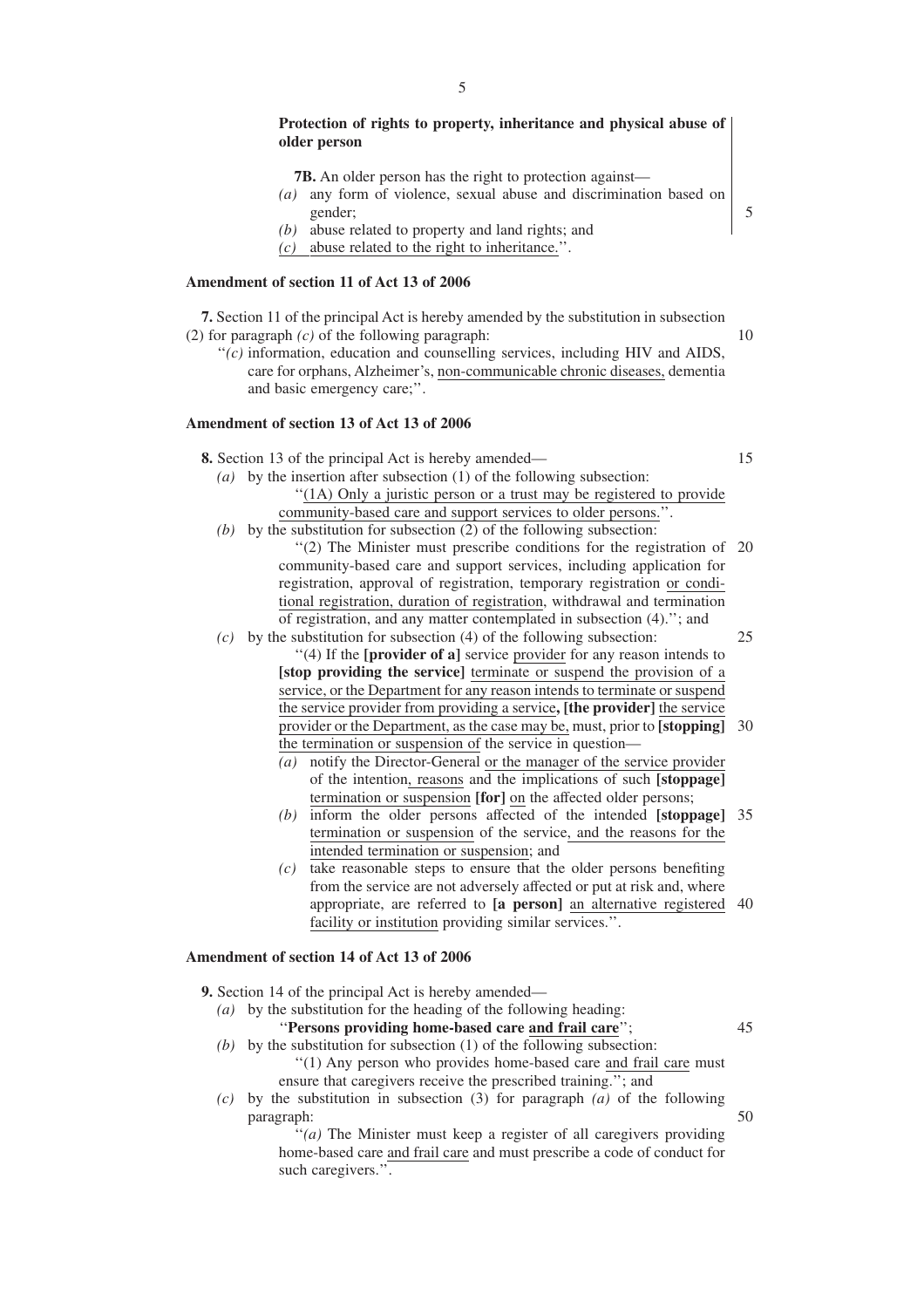**10.** The principal Act is hereby amended by the substitution for section 15 of the following section:

# ''**Monitoring and evaluation of community-based care and support services**

**15.** Subject to section 22 of the Act and to the extent to which that section is applicable, monitoring and evaluation of community-based care and support services may be implemented as prescribed.''.

# **Amendment of section 17 of Act 13 of 2006**

- **11.** Section 17 of the principal Act is hereby amended—
	- *(a)* by the substitution for paragraphs *(i)* and *(j)* of the following paragraphs:
		- "(i) training of volunteer caregivers to deal with frail older persons; **[and]**
			- *(j)* sport and recreational activities **[.]**;''; and
	- *(b)* by the addition of the following paragraphs:
		- ''*(k)* assisted-living which provides accommodation, care and support services for older persons who need specialised care; and
		- *(l)* independent-living which provides safe and accessible accommodation to active older persons.''.

#### **Amendment of section 18 of Act 13 of 2006**

**12.** Section 18 of the principal Act is hereby amended—

*(a)* by the substitution in subsection (1) for paragraph *(a)* of the following paragraph:

> $f'(a)$  Subject to section 35, no person may operate a residential facility, including a private residential facility, assisted-living facility or similar facility, unless such facility has been registered under this section.''; and 25

*(b)* by the substitution for subsection (2) of the following subsection: ''(2) A juristic person **[who wishes]** or a trust wishing to operate a

residential facility must, in the prescribed manner, apply to the Minister for registration thereof.''.

# **Insertion of section 18A in Act 13 of 2006**

**13.** The following section is hereby inserted in the principal Act after section 18:

#### ''**Deregistration, closing and revocation of registration of residential or community-based facilities**

**18A.** (1) Notwithstanding the provisions of this section and any 35 provision of this Act, a person designated by the Director-General may close down any unregistered or illegal community-based care or residential facility service or any similar service for older persons. (2) A person designated by the Director-General may—

- *(a)* in writing, direct any person operating an unregistered or illegal facility to close down operations immediately within 24 hours; 40
- *(b)* where necessary, enlist the assistance of the police to effect the closure;
- *(c)* in instances where there is a material contravention of this Act by a registered community-based care service provider or residential facility operator, recommend to the Director-General that such community-based care service provider or residential facility be deregistered and closed; and 45
- *(d)* in instances where a person refuses to cooperate with, obstructs or misrepresents any fact to a social worker, health care provider, police official or an official exercising any reporting, enforcement and monitoring powers conferred by this Act, upon receipt of such 50

20

30

5

10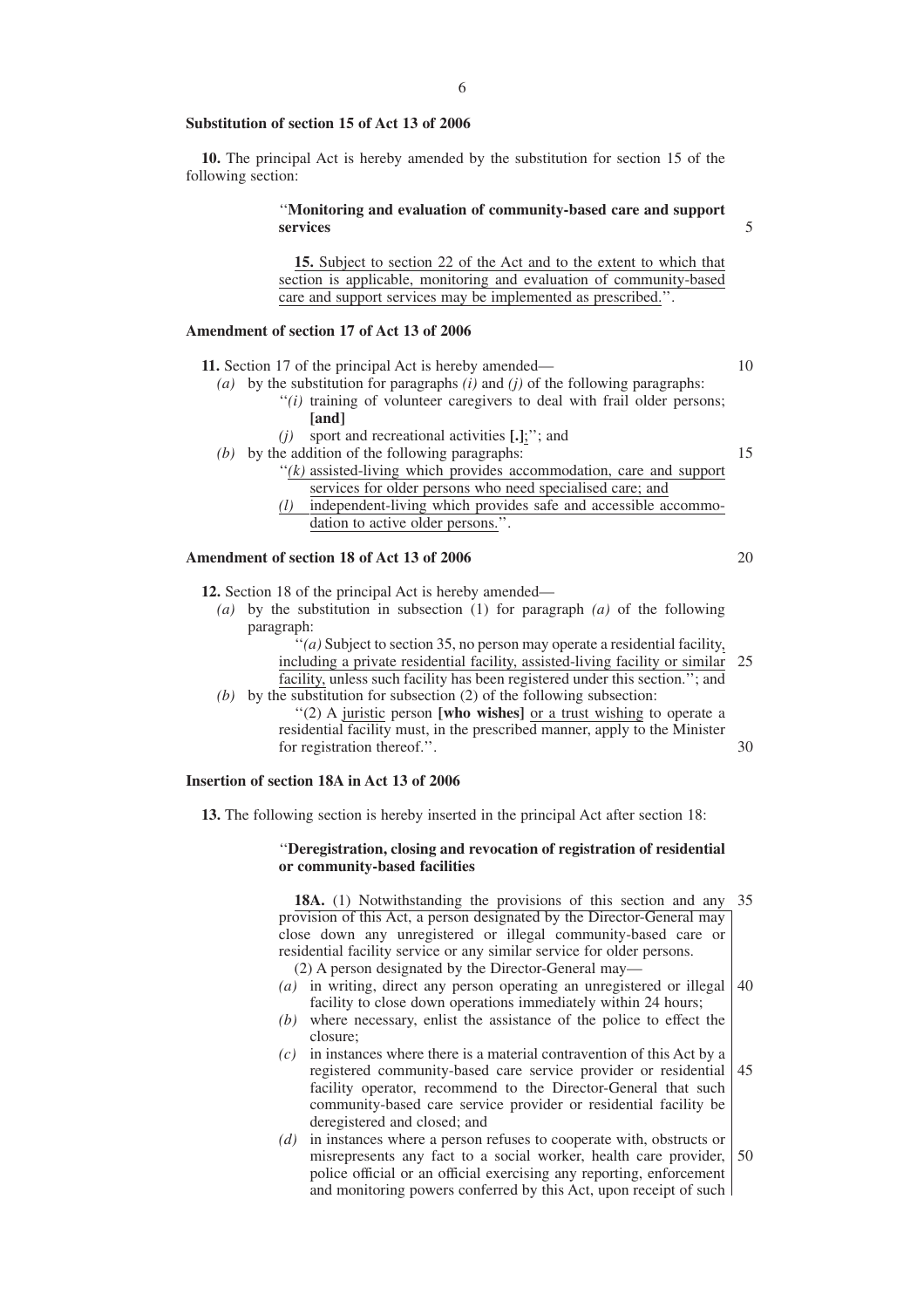information, recommend to the Director-General that the community-based care or residential facility concerned be deregistered or that the registration of the community-based care or residential facility be revoked.

(3) If a person designated by the Director-General has directed that a community-based care or residential facility be closed down, deregistered or the registration of a community-based care or residential facility be revoked, such designated person must— 5

- *(a)* notify the person in charge of the community-based care or residential facility, in writing, of the intention to deregister the facility or the intention to revoke the registration of such facility; 10
- *(b)* afford the person in charge of the community-based care or residential facility an opportunity of no less than 30 days to make written representations in respect of such closure, deregistration or revocation of registration;
- *(c)* consider the representations made by the person in charge of the community-based care or residential facility with regard to such closure, deregistration or revocation of registration; and
- *(d)* in writing, notify the person in charge of the community-based care or residential facility of the decision regarding the closure, deregistration or revocation of registration of the facility and measures to accommodate or relocate the beneficiaries of such services.". 20

# **Amendment of section 25 of Act 13 of 2006**

**14.** Section 25 of the principal Act is hereby amended—

*(a)* by the deletion in subsection (5) of the word ''or'' at the end of paragraph *(g)*;

- *(b)* by the substitution at the end of subsection (5)*(h)* for the full stop of a semicolon; and
- *(c)* by the addition in subsection (5) of the following paragraphs:
	- $''(i)$  has been or is being maltreated, abused, neglected or degraded by a 30 care-giver, family member or any other person; or
	- *(j)* has been or is being accused of practising witchcraft or blamed by the community for inexplicable events.''.

# **Insertion of sections 25A and 25B in Act 13 of 2006**

**15.** The following sections are hereby inserted in the principal Act after section 25: 35

#### ''**Removal of older person to temporary safe care**

**25A.** (1) A social worker or health care provider or a police official must, with the consent of an older person or authorised person in the event that the older person is incapable of providing such consent, remove such older person and place that older person in temporary safe care without a court order, if there are reasonable grounds for believing— 40

- *(a)* that the older person—
	- (i) is in need of care and protection as contemplated in section 25(5) of the Act; and (ii) needs immediate emergency protection;

45

- *(b)* that the delay in obtaining a court order for the removal of an older person to temporary safe care may jeopardise the safety and well-being of the older person; and
- *(c)* that the removal of the older person from his or her home environment is the best way to secure the safety and well-being of that older person. 50

(2) If a social worker or health care provider has removed an older person and placed the older person in temporary safe care as contemplated in subsection (1), the social worker or health care provider must, in writing, report the matter to the relevant provincial department of social development and must— 55

25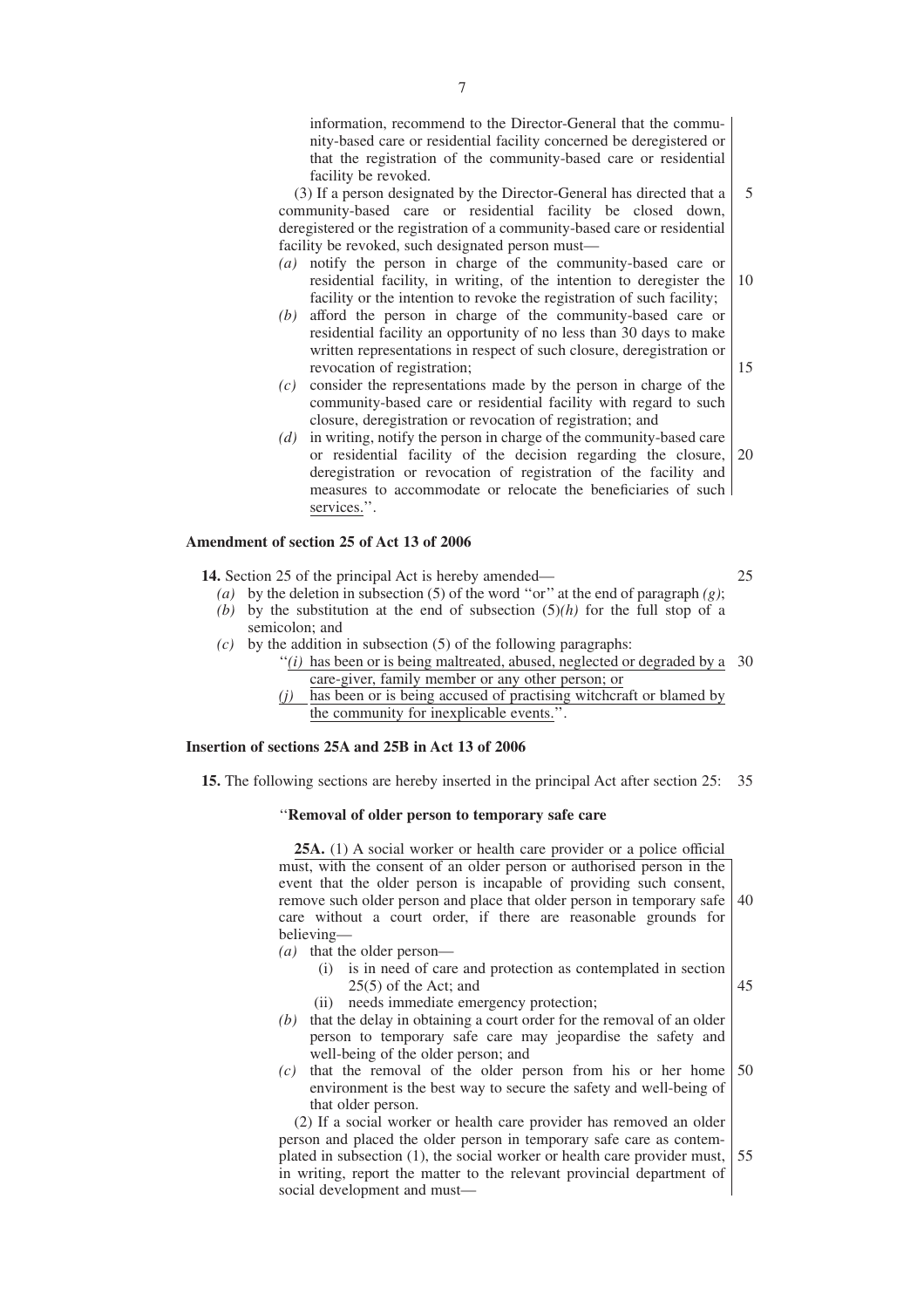- *(a)* without delay, but within 24 hours, inform the family of the older person of such removal and the place where the older person has been moved to; and
- *(b)* without delay, obtain a court order within 48 hours for the placement of the older person in temporary safe care.

(3) If a police official has removed an older person and placed the older person in temporary safe care as contemplated in subsection (1), the police official must—

- *(a)* without delay, but within 24 hours, inform the family of the older person, in writing, of such removal; and
- *(b)* without delay, but within 24 hours, notify the provincial department of social development, in writing, of the removal of the older person and of the place where the older person has been placed.

(4) Notwithstanding subsection (1), any person may apply to a court having jurisdiction to obtain an order authorising the removal of an older 15

person to a temporary safe care in instances where there is no need for immediate removal.

(5) The placement of an older person into temporary safe care may be for any period not exceeding six months and every effort must be made by the Director-General to find a safe permanent placement.

(6) Misuse of a power referred to in subsection (1) by a social worker employed in terms of the Public Service Act, 1994 (Proclamation No.103 of 1994), or any other law or by a non-profit organisation, constitutes unprofessional or improper conduct as contemplated in section 27 (1) *(b)* of the Social Service Professions Act, 1978 (Act No. 110 of 1978), by that social worker. 25

(7) Misuse of a power referred to in subsection (1) by a police official constitutes grounds for disciplinary proceedings against such police official as contemplated in section 40 of the South African Police Service Act, 1995 (Act No. 68 of 1995).

(8) Misuse of a power referred to in subsection (1) by a health care worker constitutes grounds for disciplinary proceedings against such health care worker in accordance with section 23 of the Allied Health Professions Act, 1982 (Act No. 63 of 1982), section 3*(n)* of the Health Professions Act, 1974 (Act No. 56 of 1974), section 46 of the Nursing Act, 2005 (Act No. 33 of 2005), section 39 of the Pharmacy Act, 1974 (Act No. 53 of 1974), and section 35 of the Dental Technicians Act, 1979 (Act No. 19 of 1979), whichever Act is applicable. 35

(9) A person exercising a power or acting pursuant to this section is not liable to any person if he or she has acted or exercised that power in good 40 faith.

#### **Older person with disability and chronic illness**

**25B.** (1) In any matter concerning an older person with a disability, due consideration must be given to—

- *(a)* providing the older person with family care or special care as and when appropriate; 45
- *(b)* making it possible for the older person to participate in social, cultural, religious and educational activities, recognising the special needs that the older person may have;
- *(c)* providing the older person with conditions that ensure dignity, promote self-reliance and facilitate active participation in the community; and 50
- *(d)* providing the older person and the care-giver with the necessary support services.

(2) In any matter concerning an older person with chronic illness, due consideration must be given to— 55

- *(a)* providing the older person with family care or special care as and when appropriate;
- *(b)* providing the older person with conditions that ensure dignity, promote self-reliance and facilitate active participation in the community; and 60

10

5

30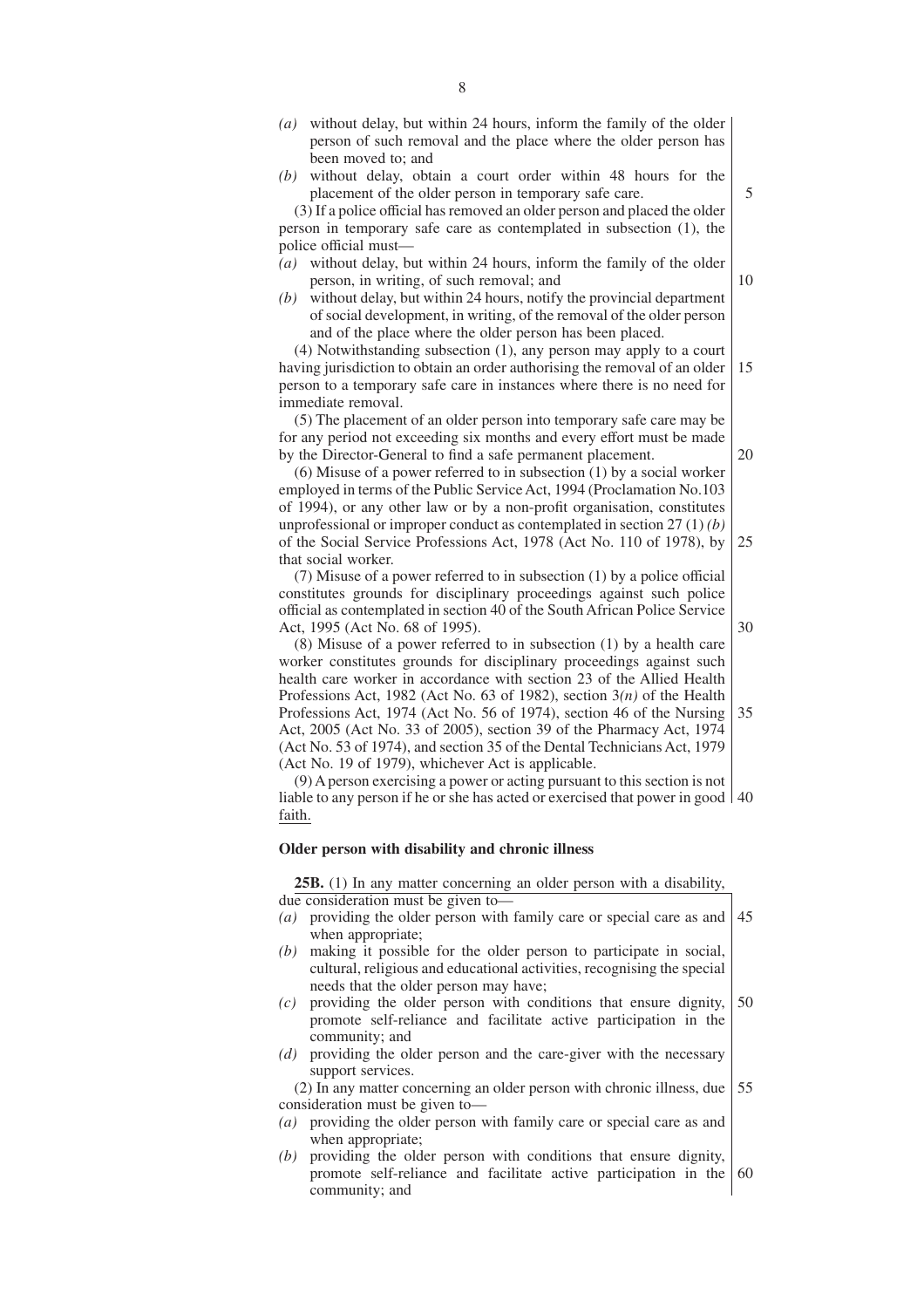*(c)* providing the older person with the necessary support services. (3) An older person with a disability or chronic illness has the right not to be subjected to medical, social, cultural or religious practices that are detrimental to his or her health, well-being or dignity.''.

## **Amendment of section 26 of Act 13 of 2006**

**16.** Section 26 of the principal Act is hereby amended—

- *(a)* by the substitution for subsection (1) of the following subsection: ''(1) Any person who suspects that an older person has been abused or suffers from an abuse-related injury must immediately notify the Director-General, a social worker or a police official or the manager, if 10 applicable, of his or her suspicion.''; and
- *(b)* by the substitution in subsection (4) for paragraph *(a)* of the following paragraph:
	- "(*a*) the Director-General, social worker, police official or manager must, within 48 hours, investigate the matter and if the suspicion is 15 substantiated by the investigation, section 25(4) applies with the necessary modifications;''.

#### **Amendment of section 28 of Act 13 of 2006**

**17.** Section 28 of the principal Act is hereby amended—

- *(a)* by the substitution in subsection (6) for paragraph *(b)* of the following 20 paragraph:
	- $''(b)$  refuses to furnish to a social worker or a health care provider any information in connection with the alleged abuse of an older person at his or her disposal which such officer requires for the purposes of an investigation referred to in subsection (3): Provided that—
		- (i) the law regarding privilege as applicable to a witness summoned to give evidence in a criminal case in a court of law applies in relation to the questioning of a person for purposes of that investigation: Provided further that such a person may not refuse to answer any question on the ground that the answer would tend to expose him or her to a criminal charge; and 30
		- (ii) evidence regarding any questions and answers for purposes of an investigation referred to in subsection (3) is not admissible in any criminal proceedings, except in criminal proceedings where the person concerned stands trial on a charge contemplated in section 319(3) of the Criminal Procedure Act, 1955 (Act No. 56 of 1955).''; and 35
- *(b)* by the addition of the following subsection after subsection (6):
	- ''(7) In every investigative or court proceedings, as the case may be, 40 an older person may—
		- *(a)* in addition to legal assistance, be assisted by a social worker, an intermediary or any suitable person; and
		- *(b)* be allowed to testify or cross-examine through an intermediary or in camera, in the language the older person understands.''. 45

# **Amendment of section 30 of Act 13 of 2006**

**18.** Section 30 of the principal Act is hereby amended—

- *(a)* by the substitution in subsection (3) for paragraph *(a)* of the following paragraph:
	- "(a) "physical abuse" means any act or threat of physical violence 50 towards an older person, including unlawful detention, medical sedation or shackling, deprivation of nutrition or medical care, neglect or exploitation of an older person in any manner;''; and
- *(b)* by the addition of the following subsection after subsection (4):

5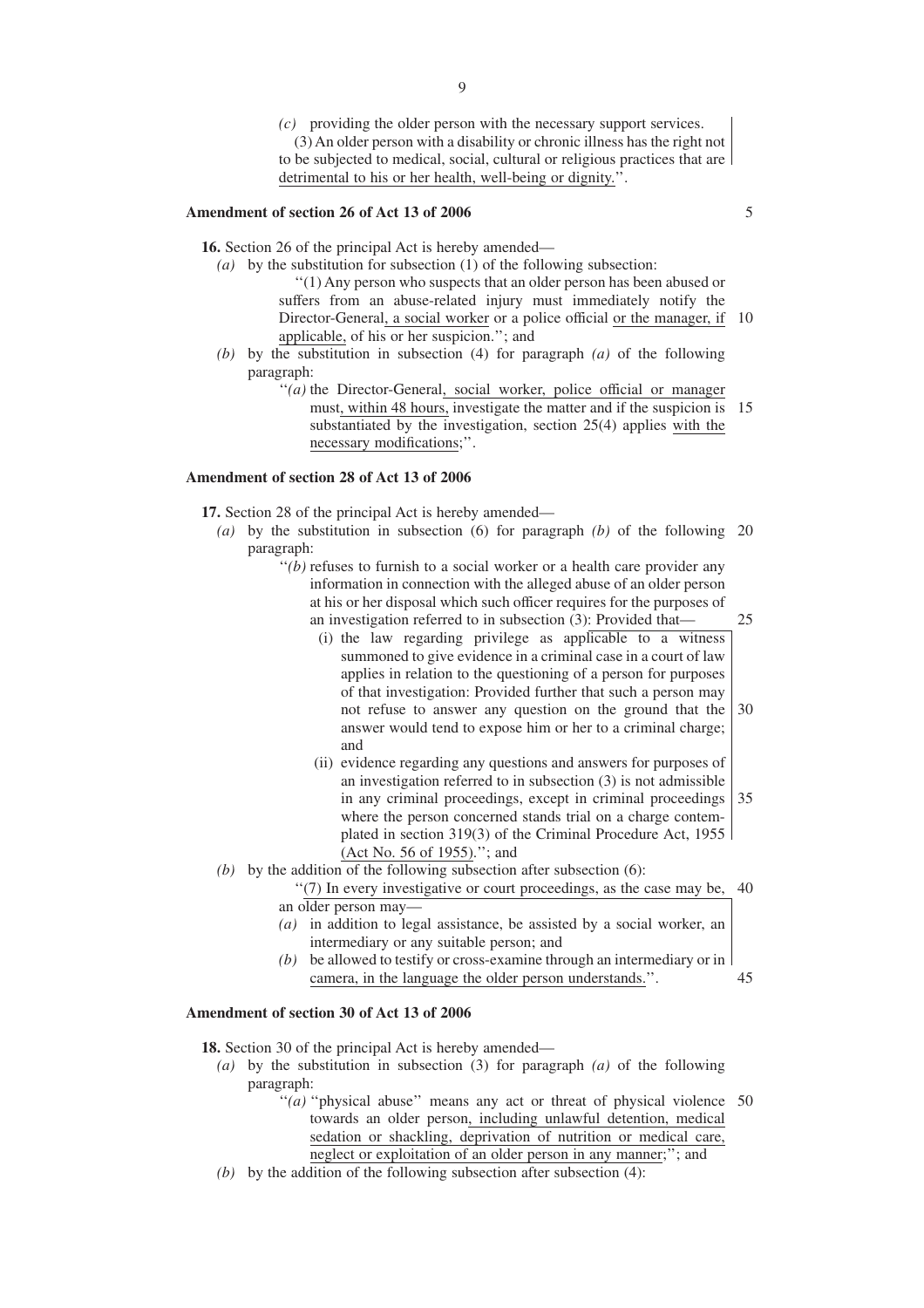''(5) A court clerk or registrar must, upon a court convicting a person as contemplated in subsection (4), forthwith provide the Minister with the details of the offender, conviction and sentence for the purposes of reporting in the register contemplated in section 31 of this Act.''.

## **Amendment of section 31 of Act 13 of 2006**

**19.** Section 31 of the principal Act is hereby amended by the addition of the following subsection after subsection (2):

''(3) An application to the Minister for the removal of a name from the register may be brought by any person, after the criminal record of the offender, whose name appears in the register, has been expunged in terms of section 271A, 271B, 10 271C or 271D of the Criminal Procedure Act, 1977 (Act No. 51 of 1977).''.

# **Amendment of section 33 of Act 13 of 2006**

**20.** Section 33 of the principal Act is hereby amended by the substitution for paragraph *(a)* of the following paragraph:

"*(a)* section 12(2), 14(4), <u>18(1),</u> 18(8), <u>18(9)</u>, 19(4), 22(5)*(a)*, *(b)* or *(c)* or 28(6)*(a)* 15 or *(b)* is liable to a fine or to imprisonment for a period not exceeding one year, or to both a fine and such imprisonment;''.

# **Amendment of section 34 of Act 13 of 2006**

**21.** Section 34 of the principal Act is hereby amended by the substitution for subsection (3) of the following subsection:

20

''(3) Any regulation made in terms of subsection (1) which affects the South African Police Service must be made after consultation with the Minister **[for Safety and Security]** of Police.''.

# **Short title and commencement**

**22.** (1) This Act is called the Older Persons Amendment Act, 2022, and takes effect on 25a date fixed by the President by Proclamation in the *Gazette*.

(2) Different dates may, under subsection (1), be fixed in respect of different provisions of this Act.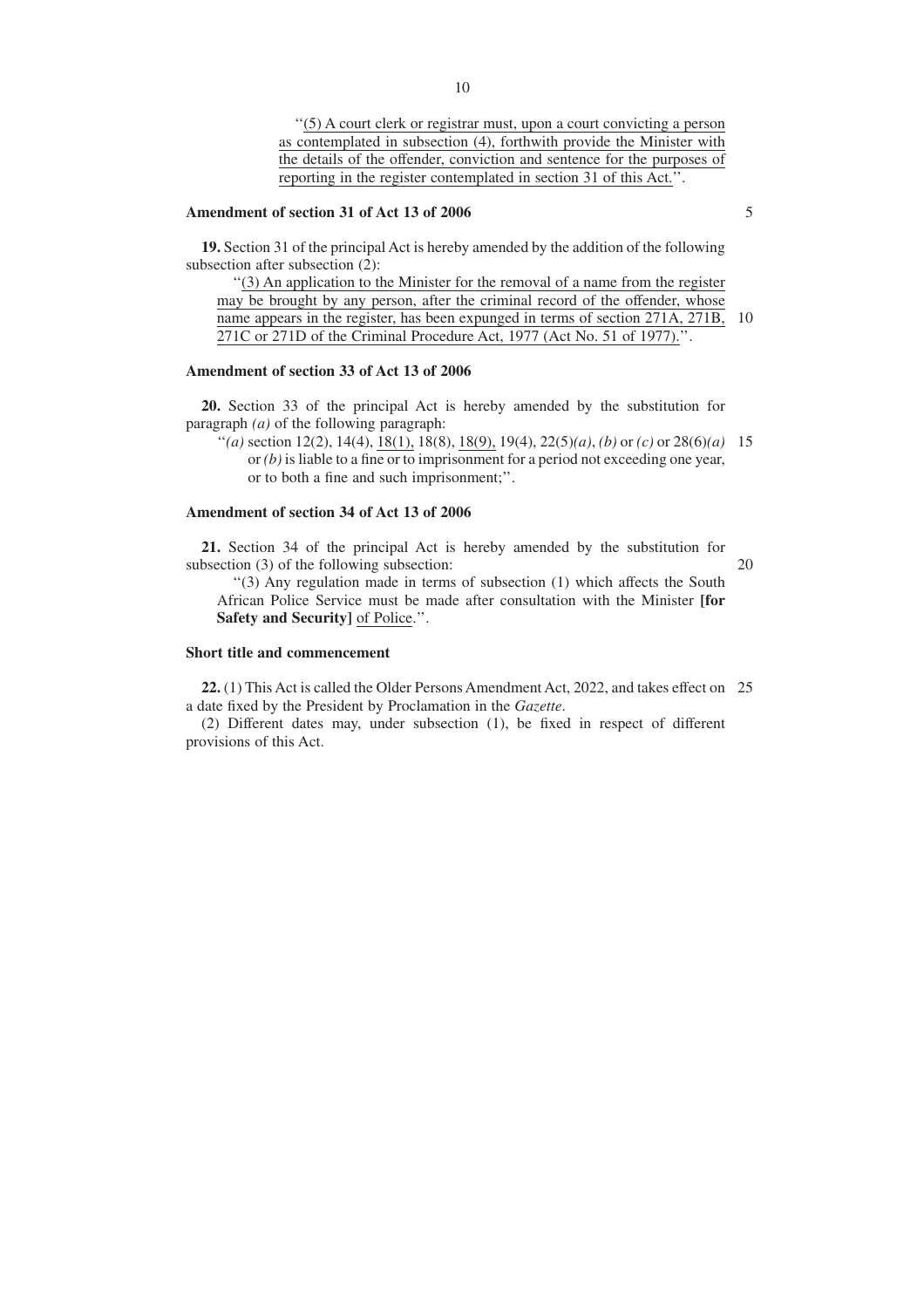# **MEMORANDUM ON THE OBJECTS OF THE OLDER PERSONS AMENDMENT BILL, 2022**

# **1. BACKGROUND AND PURPOSE**

The Older Persons Act, 2006 (Act No. 13 of 2006) (''principal Act''), mandates that services to older persons should be rendered in a comprehensive, coordinated, integrated and standardised manner by all organs of state and other service providers. The Department of Social Development (''Department''), as the custodian and a lead department for the provision of services to older persons, has a responsibility of ensuring that the objectives of the principal Act are adhered to and that older persons receive services in accordance with the principal Act. The principal Act came into operation on 1 April 2010. Soon thereafter, a number of challenges in relation to the implementation of the principal Act have been experienced. Chief amongst these were the institutional, coordination mechanisms and compliance measures. Poor coordination and inter-sectoral collaborations impacted negatively on the provision of services to older persons. The purpose of the Older Persons Amendment Bill, 2022 (''Bill'') is to ensure that older persons are provided with quality services and are afforded the necessary protection by society, including community-based and residential care facilities.

#### **2. OBJECTS**

The Bill seeks to insert new definitions and new provisions relating to the monitoring and evaluation of all services to older persons, to make provision for the removal of older persons to temporary safe care without a court order, to tighten up the existing implementation and compliance measures and to effect some textual amendments for greater clarity.

# **3. CLAUSE-BY-CLAUSE ANALYSIS**

# 3.1 **Clause 1**

3.1.1 Clause 1 seeks to amend various definitions as well as the insertion of new definitions. It proposes the substitution of the definition of ''older person'' to include ''a person who is 60 years of age or older''. The proposed new definition ensures that all persons who are 60 years and older are equally entitled to the benefits and protection afforded to older persons in the principal Act, irrespective of gender. This is consistent with section  $9(1)$  and (3) of the Constitution of the Republic of South Africa, 1996 (''Constitution''). Clause 1 introduces an ''inter-departmental structure'' to integrate, coordinate and monitor the effective implementation of the Act. The Bill proposes an amendment to the definition of ''residential facility'' to include private, public, independent-living, assisted-living and frail care facilities.

## 3.2 **Clause 2**

3.2.1 Clause 2 proposes an amendment to section 2 of the principal Act so as to protect the rights of older persons in conformity with the Constitution and domestic law, as well as to prevent abuse against older persons.

# 3.3 **Clause 3**

3.3.1 Clause 3 seeks to amend section 3 of the principal Act by making provision for the role of stakeholders over and above the organs of state and the inclusion of an inter-departmental structure to integrate, coordinate and monitor the effective implementation of the Act. It also seeks to provide for the Premiers in each province, together with the provincial department of social development, to facilitate and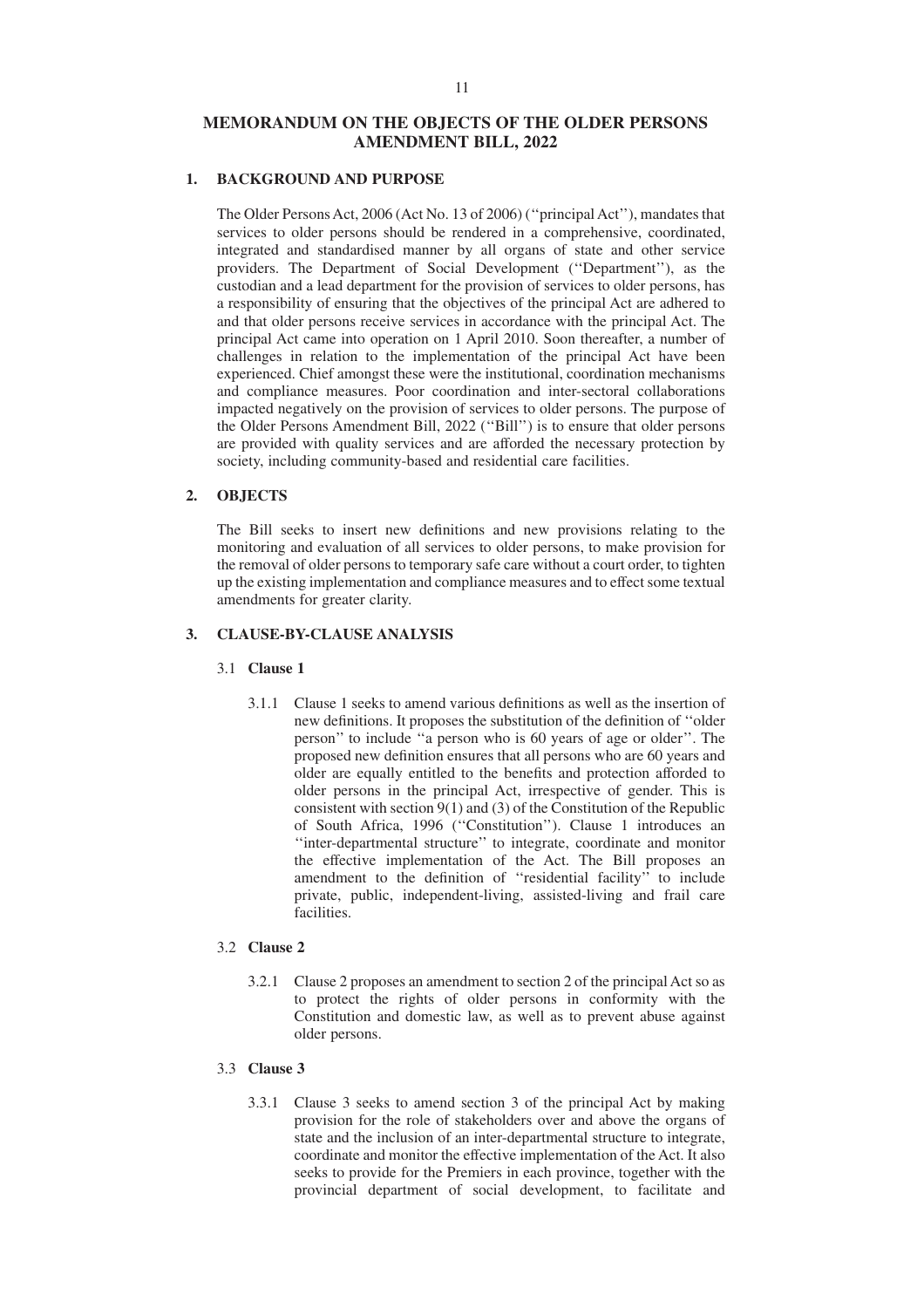support the coordination and integration of provincial plans and the implementation of the principal Act.

# 3.4 **Clause 4**

3.4.1 Clause 4 seeks to amend section 4 of the principal Act by making provision for the role of other stakeholders in the protection of the rights of older persons.

# 3.5 **Clause 5**

3.5.1 Clause 5 seeks to amend section 5 of the principal Act by the insertion of a new subsection (4), which provides that anyone dealing with an older person should take all the necessary precautions in order to eliminate harmful traditional practices against an older person.

#### 3.6 **Clause 6**

3.6.1 Clause 6 seeks to amend section 7 of the principal Act by the insertion of sections 7A and 7B. The proposed new section 7A makes provision for the responsibilities of older persons, which include mentoring and passing on knowledge and experience to the younger generation, fostering and facilitating inter-generational dialogue and solidarity within their families and communities and playing a role in mediation and conflict resolution. The proposed new section 7B makes provision for the protection of rights of older persons to property, inheritance and physical abuse.

#### 3.7 **Clause 7**

3.7.1 Clause 7 seeks to amend section 11 of the principal Act by providing that the Minister of Social Development, in collaboration with any other relevant Minister or member of the executive in a province, may make available any information, education or counselling services in relation to, amongst others, non-communicable chronic diseases.

# 3.8 **Clause 8**

3.8.1 Clause 8 proposes an amendment to section 13 of the principal Act. The proposed amendment provides that only a juristic person or a trust may be registered to provide community-based care and support services to older persons. Furthermore, clause 8 also proposes an amendment to section 13 of the principal Act by substituting the word "stop" for the words "terminate or suspend" in subsection (4). The proposed amendment deals with the termination or suspension of services by a service provider or the Department. Subsection (4)*(a)* to *(c)* provides that, in the event of termination by the Department or the service provider, as the case may be, the Director-General or manager of the service provider must be notified, that the older person affected must be notified and that reasonable steps should be taken to ensure that an affected older person is referred to an institution or facility providing a similar service.

#### 3.9 **Clause 9**

3.9.1 Clause 9 seeks to amend section 14 of the principal Act. The proposed amendment provides that any person who provides home-based care and frail care must ensure that caregivers receive the prescribed training. Clause 9 also provides that the Minister must keep a register of all caregivers providing home-based care and frail care.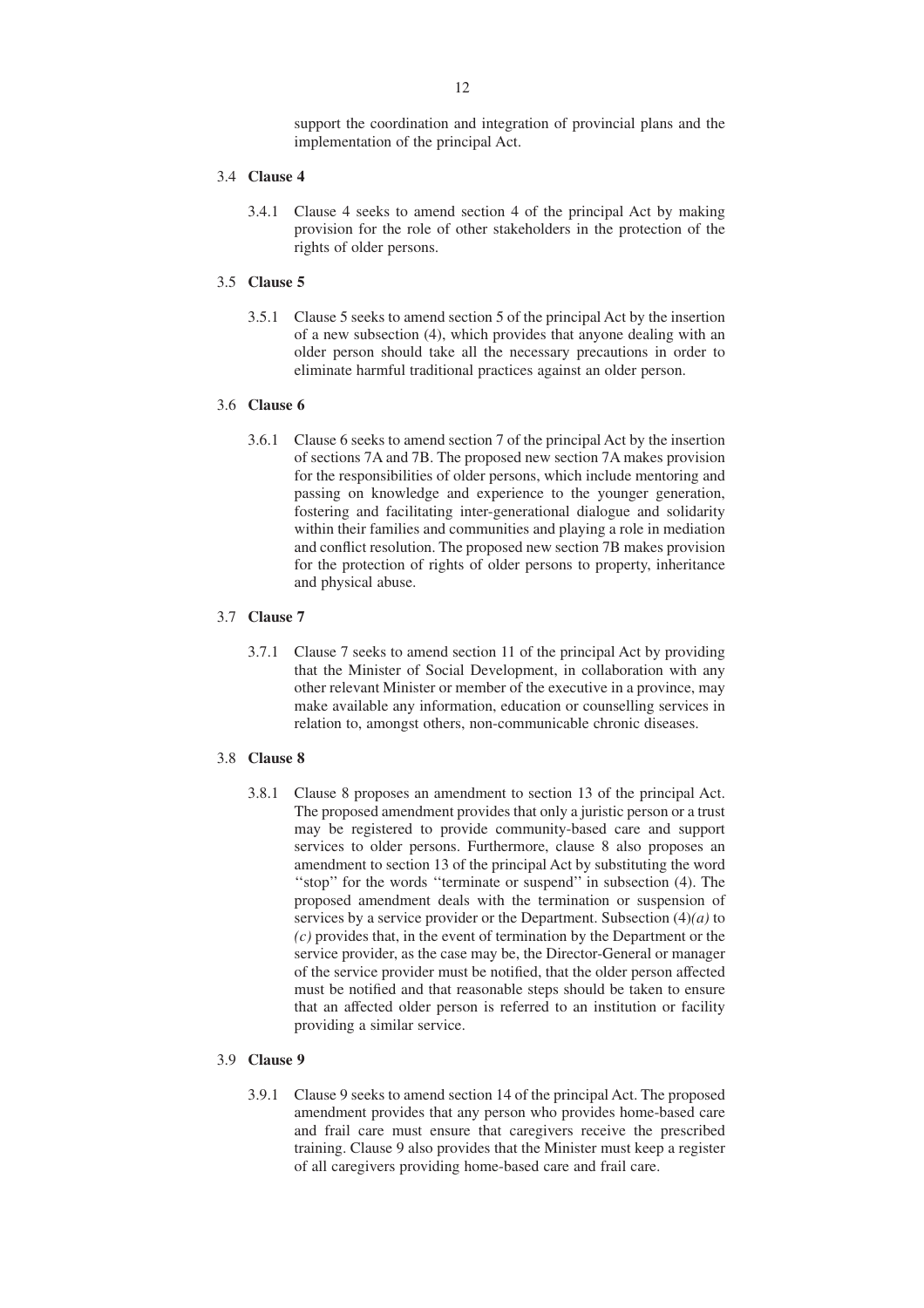## 3.10 **Clause 10**

3.10.1 Clause 10 seeks to amend section 15 of the principal Act in order to provide for monitoring and evaluation of community-based care and support services and to empower the Minister to make regulations regarding the manner in which such may be conducted.

# 3.11 **Clause 11**

3.11.1 Clause 11 seeks to amend section 17 of the principal Act by the addition of two new paragraphs, (paragraph  $(k)$  and  $(l)$  respectively). The proposed amendment makes provision for ''assisted-living'' and ''independent-living'' as additional services which may be offered at residential facilities to older persons.

# 3.12 **Clause 12**

3.12.1 Clause 12 seeks to amend section 18 of the principal Act so as to include a private residential facility, assisted-living facility or similar facility in the list of facilities that must be registered by the Department.

#### 3.13 **Clause 13**

3.13.1 Clause 13 seeks to insert a new section 18A which makes provision for the deregistration, closing and revocation of the registration of residential or community-based facilities.

#### 3.14 **Clause 14**

3.14.1 Clause 14 proposes an amendment to section 25 of the principal Act. The proposed amendment provides that an older person in need of care and protection includes a person who has been or is being maltreated, abused, neglected or degraded by a care-giver or family member or a person who has been accused of practicing witchcraft or blamed by the community for inexplicable events.

# 3.15 **Clause 15**

3.15.1 Clause 15 seeks to amend section 25 of the principal Act by the insertion of new sections 25A and 25B. The proposed new section 25A deals with the removal of an older person to temporary safe care without a court order and section 25B deals with older persons with disabilities and chronic illnesses. The proposed section 25A(1)*(a)* provides that an older person will be moved to temporary safe care if there are reasonable grounds for believing that an older person is in need of care and protection and needs immediate emergency protection. The proposed new section 25A(2)*(a)* provides that if a social worker or health care worker has removed an older person and placed him or her in temporary safe care, the social worker or health care worker must report the matter to the relevant provincial department of social development. The proposed new section 25A(6), (7) and (8) makes provision for disciplinary proceedings against a social worker, health care worker or police official who misuses the power contemplated in the proposed new section 25A(1). The proposed new section 25B deals with older persons with disabilities and chronic illnesses.

## 3.16 **Clause 16**

3.16.1 Clause 16 seeks to amend section 26 of the principal Act in order to make provision for the inclusion of a social worker and a manager of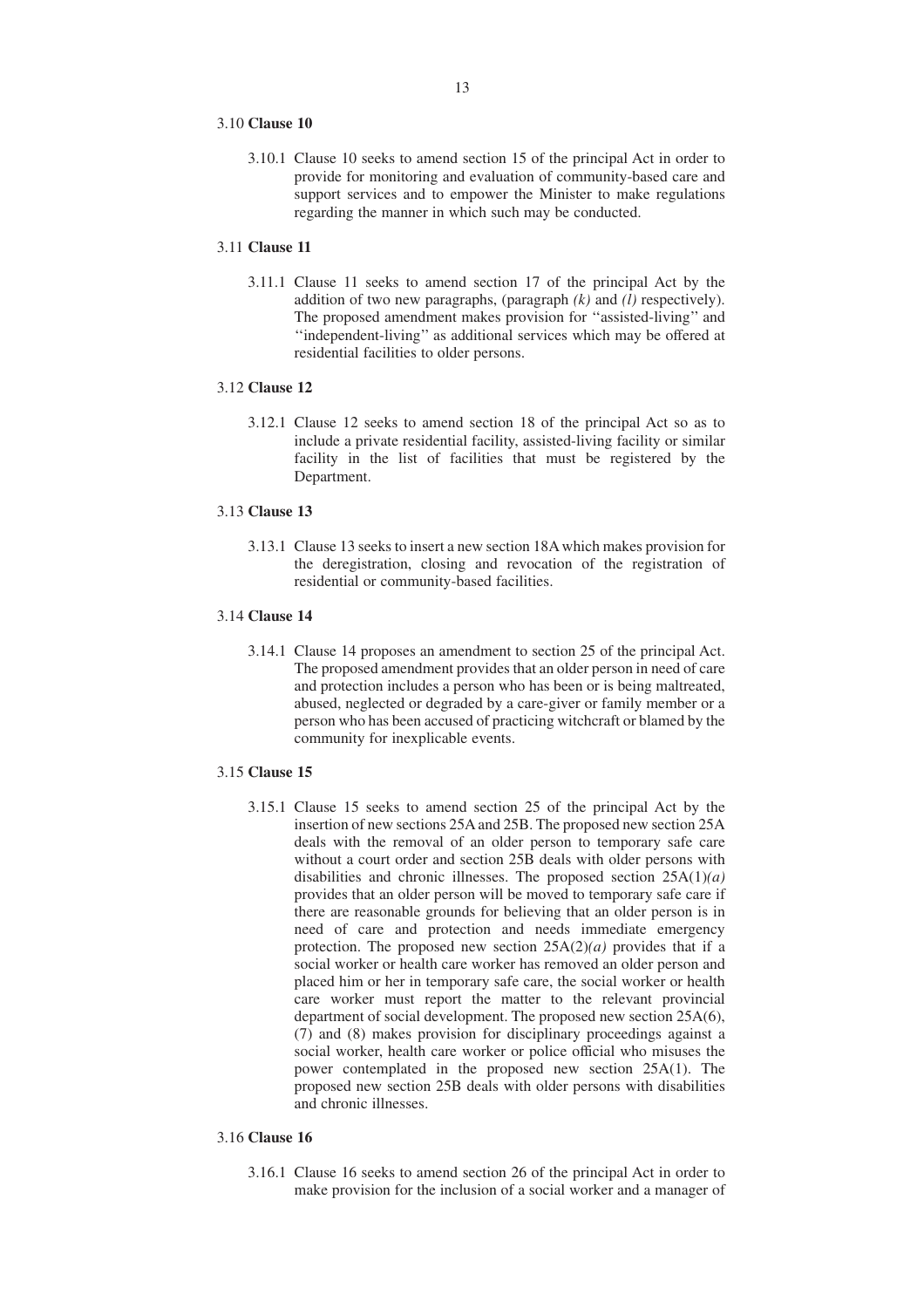a facility, over and above the Director-General and a police official as it relates to the reporting of a suspected injury to an older person.

#### 3.17 **Clause 17**

3.17.1 Clause 17 seeks to amend section 28 of the principal Act which deals with the procedure for bringing an alleged abuser before a magistrate. The proposed amendment seeks to amend subsection (6)*(b)*, which deals with the law of privilege applicable to a witness in a criminal case. The proposed amendment also deals with the admissibility of evidence in certain criminal proceedings involving older persons.

#### 3.18 **Clause 18**

3.18.1 Clause 18 seeks to amend section 30 of the principal Act by extending the definition of physical abuse to include unlawful detention, medical sedation or shackling, deprivation of nutrition or medical care and neglect or exploitation of an older person in any manner. This clause also seeks to insert a new subsection (5) which empowers a clerk of the court or registrar to provide the Minister with the details of an offender, conviction and sentence for the purposes of adding such information to the register upon conviction and sentence.

#### 3.19 **Clause 19**

3.19.1 Clause 19 proposes the amendment of section 31 of the principal Act by the insertion of subsection (3) which provides that an application to the Minister for the removal of a name from the register may be brought by any person after the criminal record of the offender whose name appears in the register has been expunged in accordance with the relevant provisions of the Criminal Procedure Act, 1977 (Act No. 51 of 1977).

# 3.20 **Clause 20**

3.20.1 Clause 20 seeks to amend section 33 of the principal Act by the addition of penalties to the existing list of penalties.

#### 3.21 **Clause 21**

3.21.1 Clause 21 proposes an amendment to section 34 of the principal Act which deals with the regulations. The proposed amendment provides that any regulation made in accordance with subsection  $(1)$  which affects the South African Police Service, must be made after consultation with the Minister of Police.

#### 3.22 **Clause 22**

3.22.1 Clause 22 provides for the short title and commencement.

# **4. PERSONS OR BODIES CONSULTED**

- 4.1 The following national departments were consulted:
	- Department of Justice and Constitutional Development
	- Department of Health
	- South African Local Government Association (SALGA)
	- South African Police Service
	- Department of International Relations and Cooperation
	- Department of Energy
	- Department of Transport
	- Department of Sport and Recreation
	- Department of Human Settlements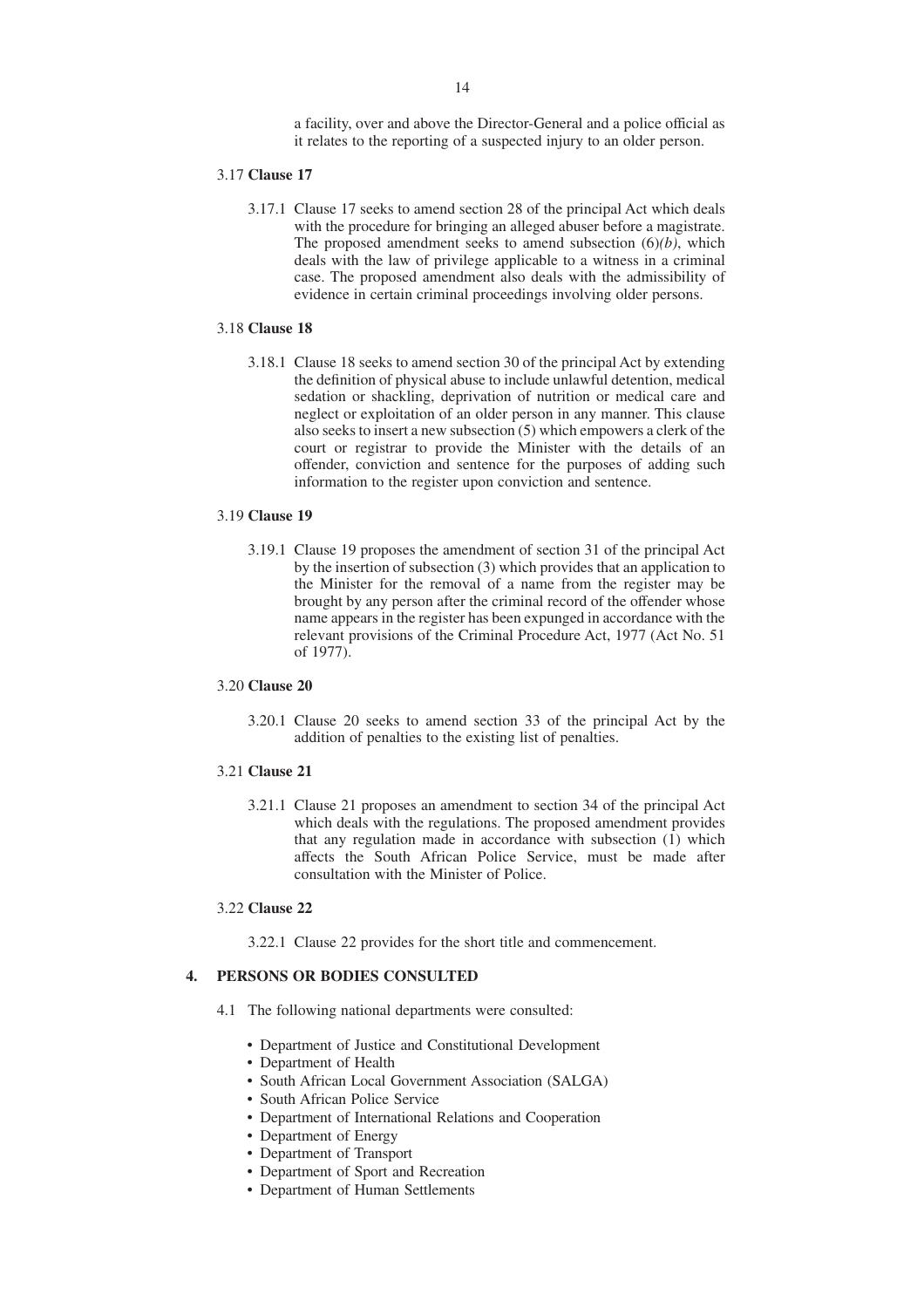- Department of Basic Education
- Department of Cooperative Governance and Traditional Affairs
- Department of Arts and Culture
- South African Social Security Agency
- 4.2 The following provincial departments were consulted:
	- Department of Social Development: North West Province
	- Department of Social Development: Western Cape Province
	- Office of the Premier: Mpumalanga
- 4.3 The following Chapter 9 Institution was consulted:
	- South African Human Rights Commission (National Office)
- 4.4 The following institutes of higher learning were consulted:
	- University of Limpopo
	- University of Cape Town
	- University of Pretoria
- 4.5 The following civil society organisations were consulted:
	- South African Older Persons Forum
	- Age-in–Action
	- Help Age
	- Alzheimers South Africa
	- FAMSA
	- Action Against Elder Abuse South Africa

# **Eastern Cape**

- Lukhanyiso MPC
- Grannies OAG
- Lindumsa Service Centre
- Ubuntu CC
- Dubana Old Age
- Zibambele Project
- Masizakhe
- Zibambele Older persons
- Nobubele
- Nompiliso
- Masimanyane
- Empilweni Home
- Elliot Old Age Home
- S.O.M
- Madeira Home
- Huis John Vorster
- Ithembalethu
- Huis Tarkastad Home
- Ons Tuiste
- Sterkstroom Service Centre
- Umthunzi Wokuphumla Old Age Home
- Cingela centre for the elderly
- Badisa Huis
- Age-in-Action
- Alzheimer s SA
- EC Older Persons Forum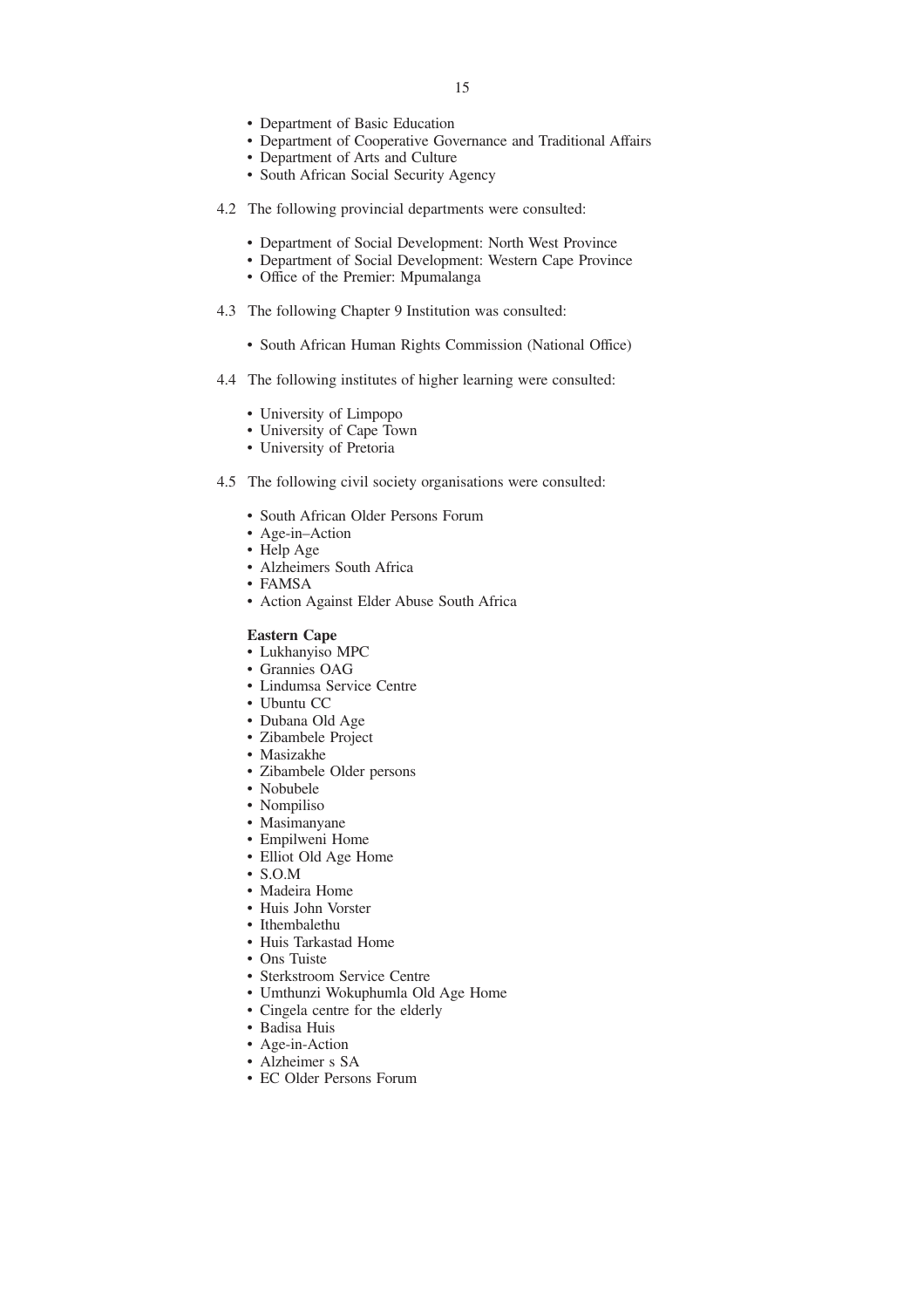#### **Free State**

- Boikhucho Old Age Home
- Boiketlong
- Botshabelo Haven
- Mabahloki Clara Home
- Sevendelaan Community Base Care
- Thabang Old Age Club
- Ratanang
- Bramfisher Service Centre
- Mooi Hawe
- MSCN
- Free State Care Forum
- Age-in-Action
- Alzheimer s SA
- FS Older Persons Forum

#### **Gauteng**

- Harmony Park home for the elderly
- Kome multi-purpose centre
- RAA
- NICDAM
- Age-in-Action
- FAMSA
- SAVF
- Alzheimers SA
- GP Older Persons Forum

# **KwaZulu-Natal**

- TAFTA
- Angerley Haven
- Trans-50 Association
- Ethekwini Municipality
- Maphumulo Municipality
- Msunduzi Municipality
- Ugu district Municipality
- Umgungundlovu District Municipality
- Ilembe Municipality
- Uthukela District Municipality
- Mandeni Municipality Umhlathuze Municipality
- Okhahlamba Municipality
- Kwadukuza Municipality
- Age-in-Action
- Alzheimer s SA
- KZN Older Persons Forum

#### **Limpopo**

- Lewensvruig Client Sentrum
- Alzheimer s SA
- Martha Hofmeyer Huis
- Mmatswele Old Age Care Centre
- Service Centre for the Aged
- Hlanganani-Malamulele
- Blouberu Bochum One-Stop Centre
- Botlokwa One-Stop Centre (Molemole)
- Golden Years Elderly Care
- Giyani Society for the Care of the Aged
- Aretsogeng Batsofe Project
- Mookgophong Society for the Aged
- Naboom Tuiste vir Bejaardes
- Cross Age
- Warmbad Rusoord
- Age in Action
- Limpopo Older Persons Forum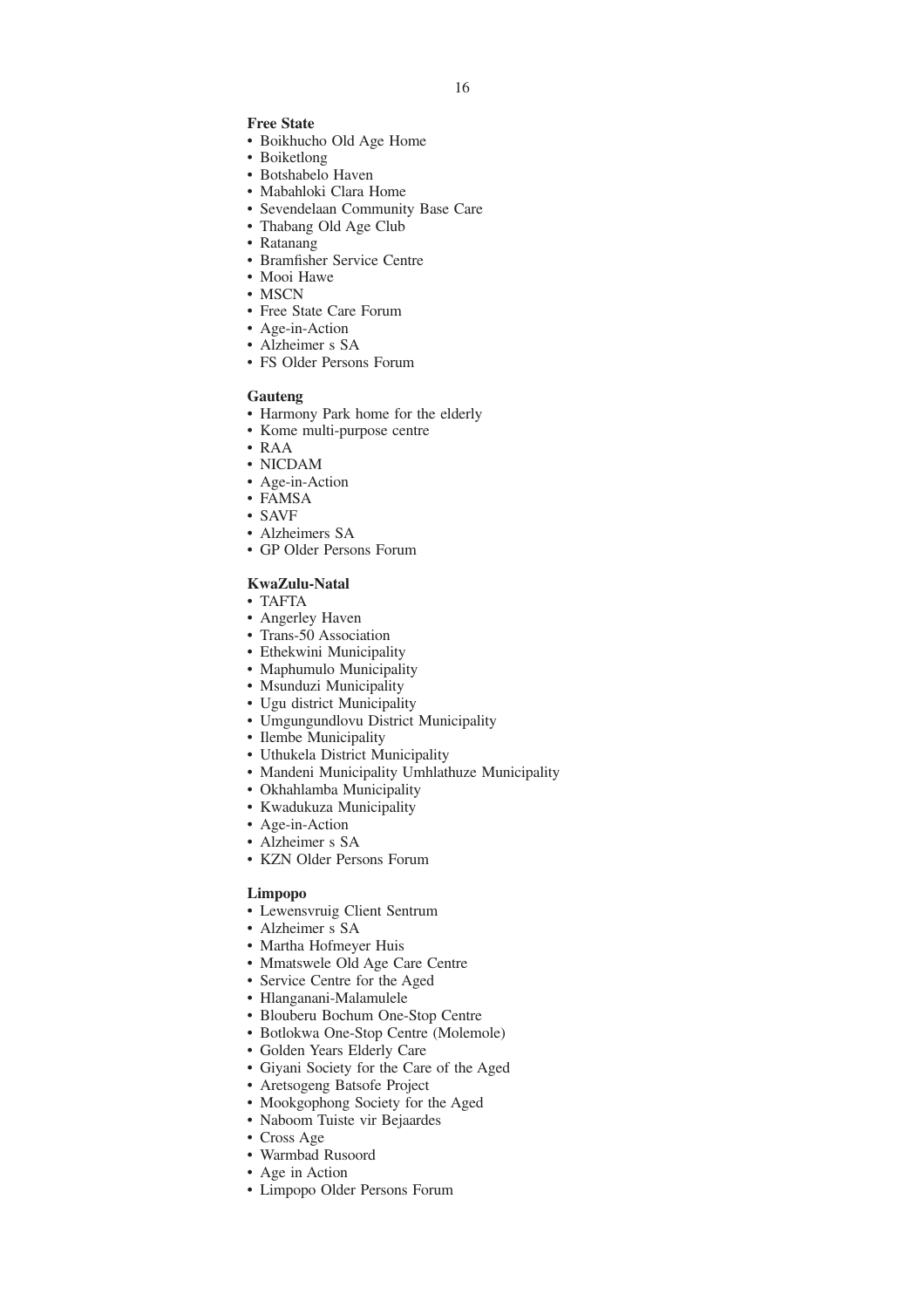- Mpumalanga
- Masibambaneni service centre
- Sikhulile Mhola LC
- Thandanani Mhluzi service centre
- Lydenburg Rusoord
- Wibank Society for the Aged
- Masisizane
- Ekukhanyeni assistance living
- Ebeneza Service Centre
- Dipaleseng
- Mpumalanga Older Persons Forum
- SAVF

#### **Northern Cape**

- Fatherhood Foundation
- Huis Namakwaland- Springbok
- NC Older Persons Forum
- Age-in-Action
- Alzheimer s SA

## **North West**

- Age-in-Action
- NW Older Persons Forum
- Seroke Service Centre
- SASSA
- Thusotsile Service Centre
- Tswelopele Old Age
- SAVF

# **Western Cape**

- Dimentia SA
- Institute of ageing
- HEAL
- STTOP • Helderberg Society for The Aged
- Ikamva Labantu
- BADISA
- Cape Jewish Seniors
- Age in Action
- WC Older Persons Forum
- SAVF
- 4.6 Civil society organisations that submitted comments after gazetting:
	- Action on Elder Abuse SA
	- GERATEC: Western Cape
	- SIFAR Samson Institute for Ageing Research Cape Town
	- ACVV Cape Town
	- Southern African Catholic Bishop s Conference: Western Cape
	- Bellville Senior Centre: Western Cape
	- BADISA: Western Cape
	- RANDAID: GP
	- Methodist Homes: GP
	- NG Kerk Primrose Heuwel, Germiston
	- Consult Age
	- Alzheimer s SA: GP
	- Help Age International: GP
	- PADCA: KZN
	- J Leslie Smith and Company Inc: KZN
	- BADISA: Western Cape
	- Huis Izak Van Tonder
	- SAVF
	- SAAHA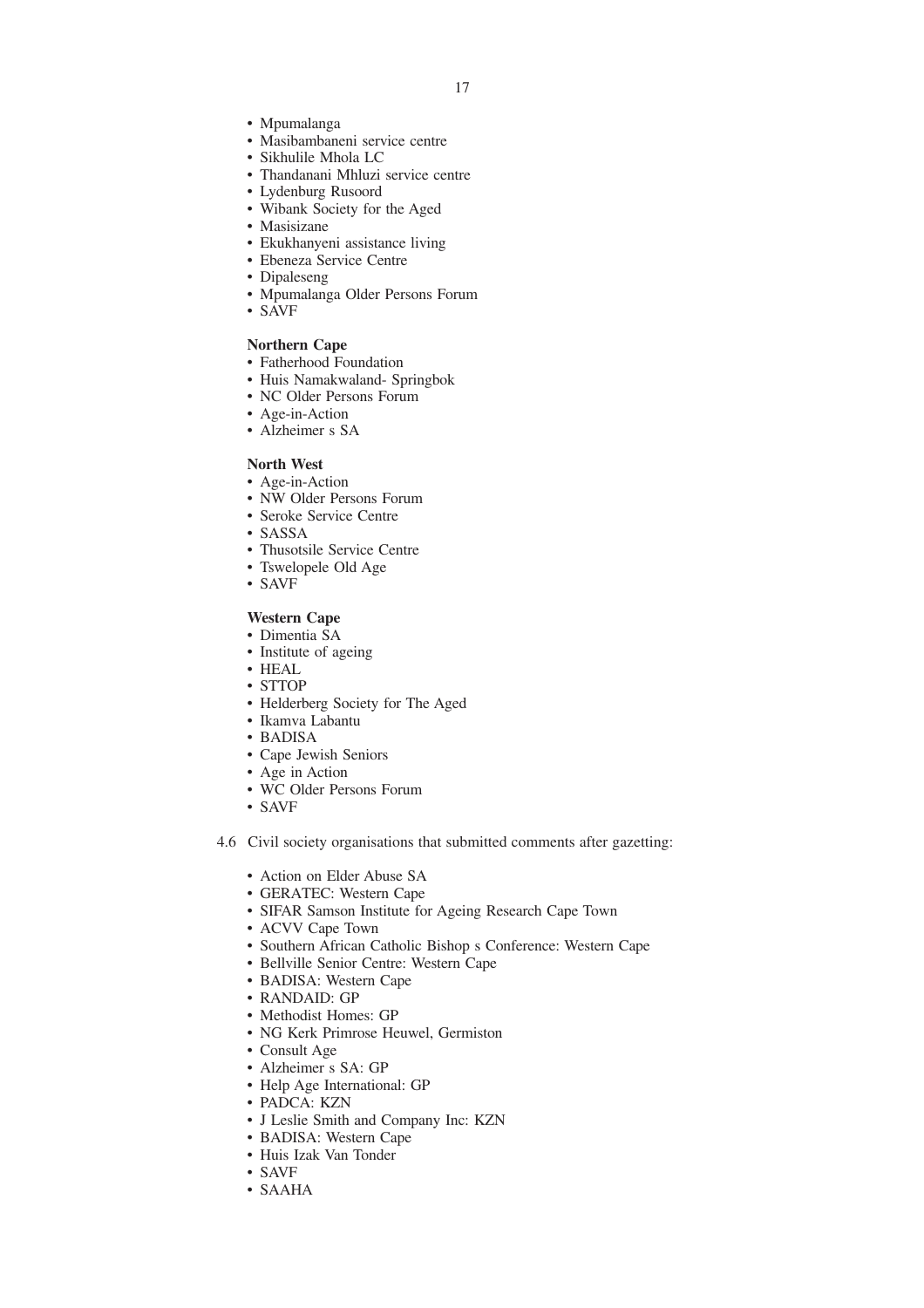- Witbank Society for the Aged
- Interest Group for Retirement Villages
- Office of the Premier: Mpumalanga
- Verulam Day and Frail Care Centres
- 4.7 Organised Labour consulted:
	- NEHAWU
- 4.8 Individuals consulted:
	- Sana Bria2. Thomas Hlakudi
	- Rev Jannie McDuling
	- Nelly Machaba
	- Robert Watson

# **5. FINANCIAL IMPLICATIONS FOR THE STATE**

The Bill was costed in the 2017/2018 financial year, with two funding models recommended, one on maintaining the status quo and the other one based on the norms and standards. Each funding model has three funding options. The preferred funding model is the norms and standards, option 2, which is 41% allowing 114 993 older persons access to services. The total cost for option 2 is R<sub>2</sub> 663 220 000. Provinces will have to prioritise from the baseline due to current fiscal constraints.

# **6. PARLIAMENTARY PROCEDURE**

- 6.1 The Department of Social Development and the State Law Advisers are of the opinion that the Bill must be dealt with in accordance with the procedure envisaged in section 76 of the Constitution.
- 6.2 The State Law Advisers are of the opinion that it is not necessary to refer the Bill to the National House of Traditional Leaders in terms of section 39(1)*(a)*(i) of the Traditional and Khoi-San Leadership Act, 2019 (Act No. 3 of 2019), since the Bill does not contain any provisions which directly affects customary law or the customs of traditional or Khoi-San communities.